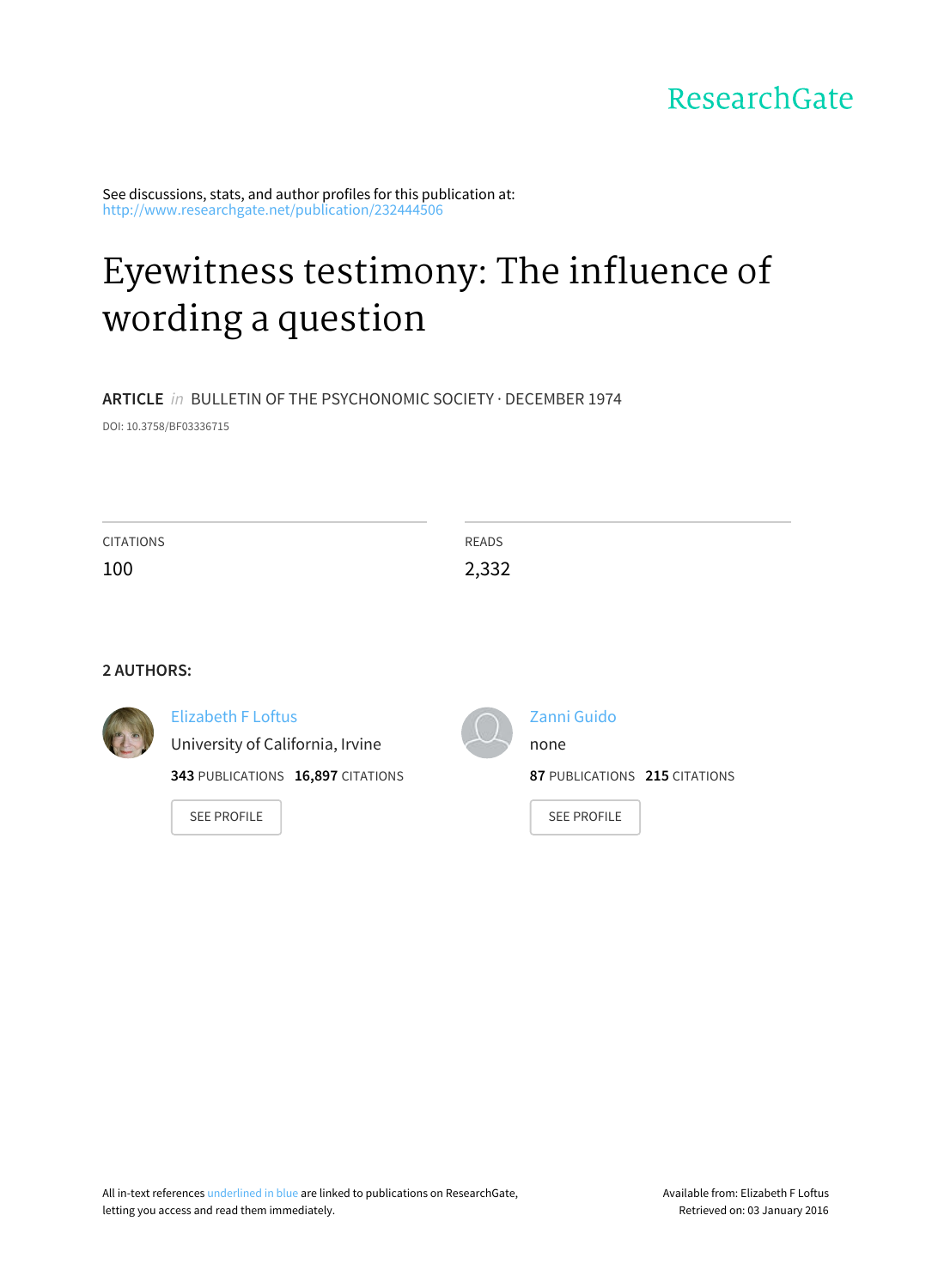Ropartz, P. Demonstration of an increase of locomotor activity of groups of female mice to the odor of a group of strange<br>males. C. R. Hebd. Seances Ser. D Sci. Natur., 1968, 267,<br>2341-2343.

nation. O. H. Hebd. Bealtes Sel. D Sci. Natur., 1906, 201,<br>Scott, J. W., & Pafaff, D. W. Behavioral and electrophysiological responses of female mice to male urine odors. Physiology and Behavior, 1970, 5, 407-411.

Stern, J. J. Responses of male rats to sex odors. Physiology &

*Bulletin of the Psychonomic Society 1975, Vol.* 5 (1), 86-88

Behavior, 1970, 5, 519-524.

Vandenbergh, J. G. Male odor accelerates female sexual maturation in mice. Endocrinology, 1969, 84, 658-660.

Whitten, W. K. Pheromones and mammalian reproduction. In. E. McLaren (Ed.), Advances in reproductive physiology. Vol. I, New York, Academic, 1966.

(Received for publication September 20, 1974.)

# **Eyewitness testimony: The influence of the wording of a question**

### ELIZABETH F. LOFTUS

*University of Washington, Seattle, Washington 98195* 

and

# GUIDO ZANNI

# *New School for Social Research, New York, New York 10011*

Two experiments are reported in which subjects viewed a film of an automobile accident and then answered questions about events occurring in the film. Relative to questions containing an indefinite article (e.g., Did you see a broken headlight?), questions which contained a definite article (e.g., Did you see *the* broken headlight?) produced (1) fewer uncertain or "I don't know" responses, and (2) more "recognition" of events that never, in fact, occurred. The results, which are consistent with the view that questions asked subsequent to an event can cause a reconstruction in one's memory of that event, have important implications for courtroom practices and eyewitness investigations.

An automobile accident is a highly complex and sudden event often lasting only a few seconds. Is our perception, recollection, and verbalization of such an incident an identical copy of the original event? Most researchers in the field of human memory would agree that the answer to this question is "no." There are numerous ways to influence (and often distort drastically) the recollections of a witness. One relatively easy way is to vary the method by which the recollection is elicited or to vary the form in which questions are asked about the recollection.

Much of the research in this area has indicated that when people are forced to answer specific questions, rather than to report freely, their reports are more complete but less accurate (Cady, 1924; Gardner, 1933; Marquis, Marshall & Oskamp, 1972; Marston, 1924; Whipple, 1909). Furthermore, the accuracy of an answer to a specific question can be noticeably influenced by the wording of the question itself. By changing one or two words in a question, clear-cut variations have been shown to appear in as diverse areas as a subject's report of hypnotic experiences (Barber, 1969) and in his estimates of the speed of a moving vehicle (Loftus & Palmer, in press). The wording of a question is such an important matter, that a recent book intended to help potential questionnaire designers [\(Oppenheim, 1966\)](https://www.researchgate.net/publication/49305851_Questionnaire_Design_And_Attitude_Measurement?el=1_x_8&enrichId=rgreq-a92a0299-e747-4028-8fc8-b1e32edfb2cb&enrichSource=Y292ZXJQYWdlOzIzMjQ0NDUwNjtBUzoxMDE3MTA3MjI3NjQ4MTVAMTQwMTI2MTEzNDkxOQ==) devotes an entire chapter to the topic of question wording.

The present research demonstrates the influence of very small changes in the wording of a question in a situation in which subjects viewed a film of an automobile accident and then answered questions about events that did and did not occur in the film , For some of the questions, the English article *the* (the definite article) was used, as in "Did you see the broken headlight?" For other questions the article a (the nondefinite or indefinite article) was used resulting in questions like "Did you see a broken headlight?" Previous research on the definite and indefinite article has been equivocal as to whether there is a difference in influence between the two. [Muscio \(1915\)](https://www.researchgate.net/publication/229768176_The_Influence_of_the_Form_of_the_Question?el=1_x_8&enrichId=rgreq-a92a0299-e747-4028-8fc8-b1e32edfb2cb&enrichSource=Y292ZXJQYWdlOzIzMjQ0NDUwNjtBUzoxMDE3MTA3MjI3NjQ4MTVAMTQwMTI2MTEzNDkxOQ==) concluded that the more reliable form of question was one that did not use the definite article, whereas Burtt (1931) reported that *a* and *the* are about equally suggestive.

What is the difference between *the* and *a,* and why should use of these articles produce differential behavior on the part of eyewitnesses? On this topic, a number of psychologists have recently had something to say (e.g., [Anderson & Bower, 1973; Brown, 1973; Chafe, 1972;](https://www.researchgate.net/publication/270387211_Human_Associative_Memory?el=1_x_8&enrichId=rgreq-a92a0299-e747-4028-8fc8-b1e32edfb2cb&enrichSource=Y292ZXJQYWdlOzIzMjQ0NDUwNjtBUzoxMDE3MTA3MjI3NjQ4MTVAMTQwMTI2MTEzNDkxOQ==)  Maratsos, 1971; Osgood, 1971); most have made the

This research was supported by the Urban Mass<br>Transportation Administration, Department of Transportation, Grant No. WA-ll-0004. Requests for reprints should be sent to Elizabeth F. Loftus, Psychology Department, University of Washington, Seattle, Washington 98195.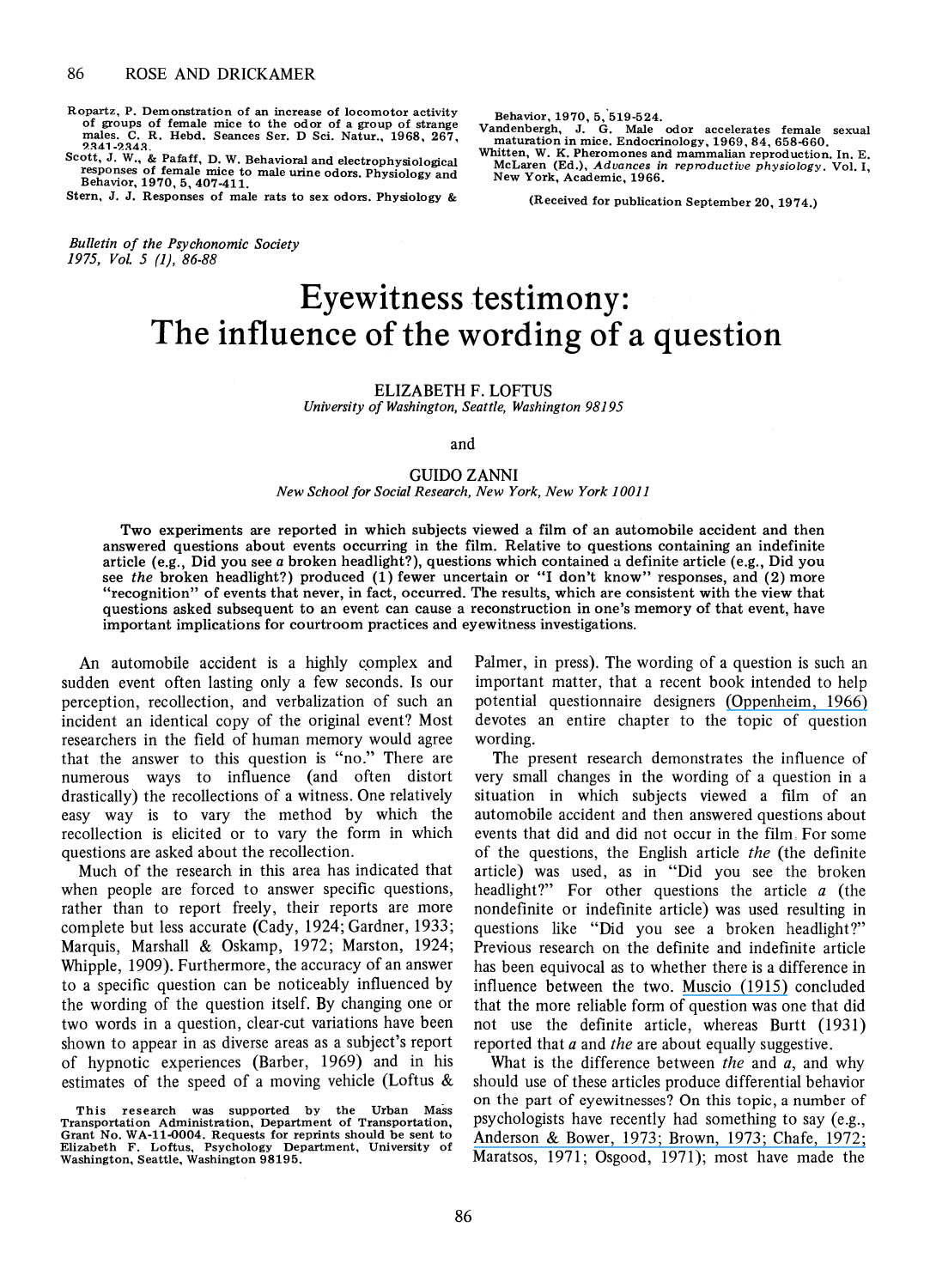point that if a speaker has already seen a particular item, and assumes his listener is also familiar with it, he will use the article *the.* For example, when a young man wants to borrow the family car, he says "Can I have the family car tonight?" These notions have already been successfully embodied into an elaborate model of human memory called HAM [\(Anderson & Bower, 1973\);](https://www.researchgate.net/publication/270387211_Human_Associative_Memory?el=1_x_8&enrichId=rgreq-a92a0299-e747-4028-8fc8-b1e32edfb2cb&enrichSource=Y292ZXJQYWdlOzIzMjQ0NDUwNjtBUzoxMDE3MTA3MjI3NjQ4MTVAMTQwMTI2MTEzNDkxOQ==) when HAM sees a noun preceded by *the* it looks for the referent of that term in its memory. In contrast, when HAM sees a noun preceded by *a* it assumes that a new member of the noun class is being introduced into its memory.

To return to the example of accidents and *the* or *a*  broken headlight, consider first the question, "Did you see a broken headlight?" Two questions are implicitly being asked here: (1) Was there a broken headlight? and (2) if there was, did you see it? If a subject decides that the answer to Question 1 is "yes," he can then ask himself Question 2, and he should be fairly certain of his response. The problem that arises for a subject is that filmed accidents occur in the space of seconds making it nearly impossible to be certain of Question 1, and making it likely that the subject will respond "don't know" much of the time.

In contrast, the second question, "Did you see the broken headlight?" can be translated into the nearly equivalent, "There was a broken headlight. Did you happen to see it?" Thus, a subject who is interrogated with the definite article does not need to answer Question 1. Effectively, the answer is "yes." He need only answer Question 2, and, as was the case with the indefinite article, at this point he can be fairly certain about his response. According to this analysis, fewer "don't know" responses would be expected. Furthermore, if a subject's recollections tend to conform, for some reason, to what he believes actually did occur, then the definite article may lead to a greater "recognition" of events, even when they never in fact occurred.

#### **EXPERIMENT I**

#### Method

One hundred graduate students participated in this experiment, in groups of various sizes. All subjects were told that they were participating in an experiment on memory and that they would be shown a short film followed by a questionnaire. The content of the film was not mentioned.

The film itself depicted a multiple car accident. Specifically, a car makes a right hand turn to enter the main stream of traffic; this turn causes the cars in the oncoming traffic to stop suddenly, causing a five car bumper to bumper collision. The total time of the film is less than 1 min, and the accident itself occurs within a 4-sec period.

At the end of the film, the subjects received a questionnaire asking them to first "give an account of the accident you have just seen." When they had completed their accounts, a series of specific questions was asked. Six critical questions were embedded in a list totaling 22 questions. Half the subjects received critical questions in the form, "Did you see *a* ... ?" and the other half of the subjects received them in the form, "Did you see *the* ...?" Three of the critical questions pertained to items present in the film and three to items not present. Subjects were urged to report only what they saw, and did so by checking "yes," "no," or "I don't know." Each subject received a different permutation of the questions.

# **Results**

Table 1 presents the percentage of "yes," "no," and "I don't know" responses for both the "the" and "a" subjects. Whether an item was actually present or not, subjects interrogated with *a* were over twice as likely to respond "I don't know." Subjects interrogated with *the*  tended to commit themselves to a "yes" or "no" response.

Another aspect of these data are worthy of mention\_ First, when a subject is queried about an item that was not present in the film, "yes" responses are particularly interesting. A "yes" response indicated a subject reported that he saw something that was not, in fact, present. Using the indefinite article resulted in false "yes" responses 7% of the time. With the definite article, however, false "yes" responses occurred 15% of the time-over twice as often.

To test statistically for the difference between interrogation with *a* and with *the,* a single score for each subject was generated. "Yes" responses were assigned a value of +1, "I don't know" responses were assigned a value of 0, and "No' responses were. assigned a value of -1. A subject's mean score, then, reflected his confidence that the items were present. The difference between the "confidence scores" for the *a* and *the*  subjects was significant by a Mann-Whitney U test,  $z =$ 2.98,  $p < .01$ .

To test for the difference between items which were and were not present, two mean scores for each subject were generated, one for items which were present and the other for items which were not. Again, "yes" responses received a value of  $+1$ , "I don't know" responses a value of 0, and "No" responses a value of -1. As before, a subject's mean score for a particular type of item expressed his confidence that those items were present. Two Wilcoxon matched-pairs signed-ranks tests revealed that both the subjects who had been interrogated with  $a$  and the subjects who had been interrogated with *the* were more confident about items that had been present,  $z = 3.97$ ,  $p < .001$ , and  $z = 2.52$ ,  $p < .01$ , respectively.

#### **EXPERIMENT II**

#### Method

In order to be sure that the results obtained were not peculiar to the film or subject population used in Experiment I, a second experiment was conducted. Experiment II was identical to Experiment I in all respects except two. First, a different subject population was used; 60 people between the ages of 14 and 20 were recruited from a public library. Second, a different film was used. The film shown in a small room at the library, depicted a minor collision between a man who was backing out of a narrow space in a supermarket parking lot and a woman pedestrian who